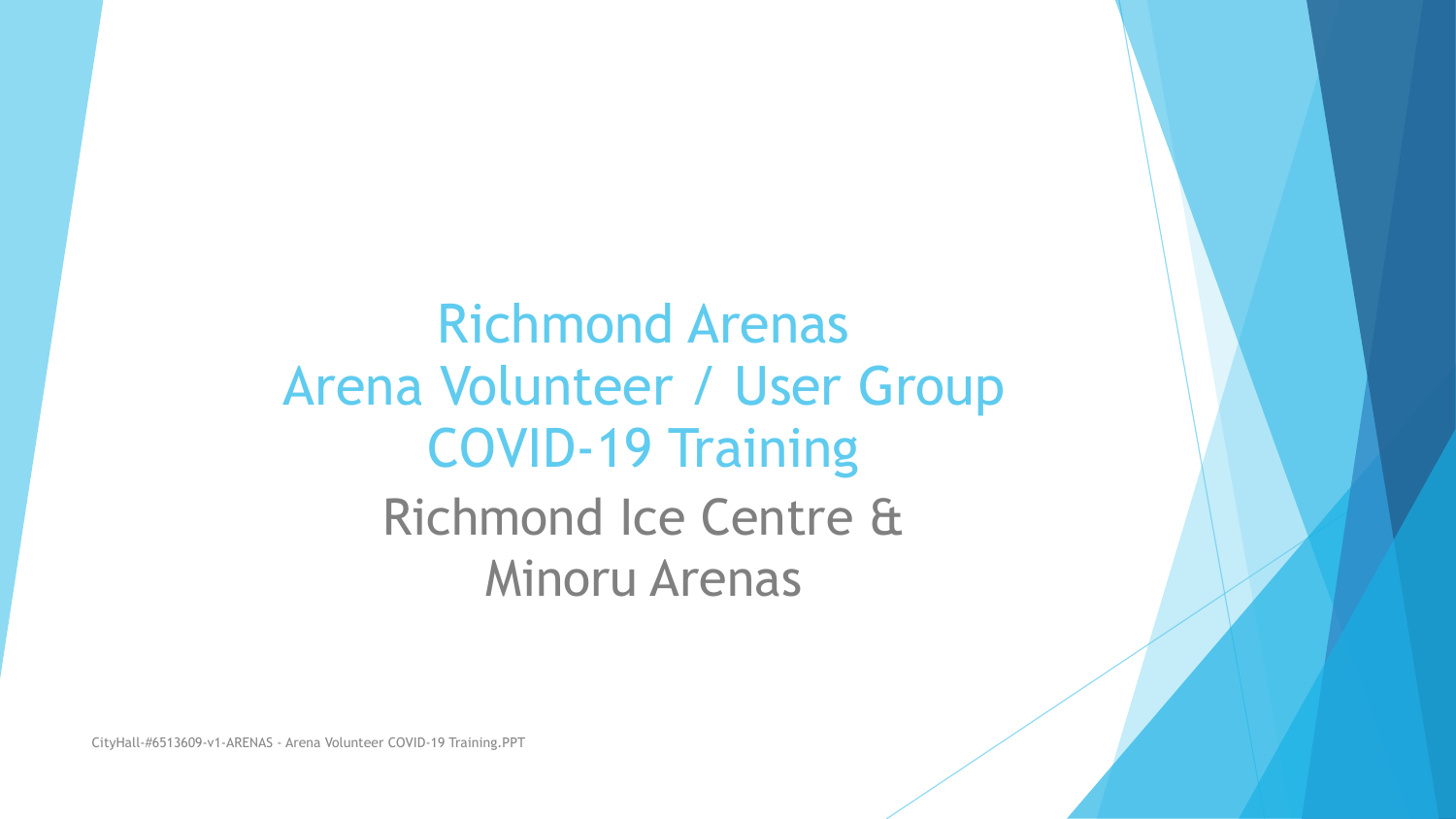### **Arena Volunteer training includes:**

- ▶ 1. Safety Procedures & Protocols
- ▶ 2. Cleaning & Disinfection Procedures
- $\triangleright$  3. Prior to Entering the Facility
- ! 4. Traffic Flow to and from the different ice surfaces
- ▶ 5. Richmond Arena's Return to Play Phases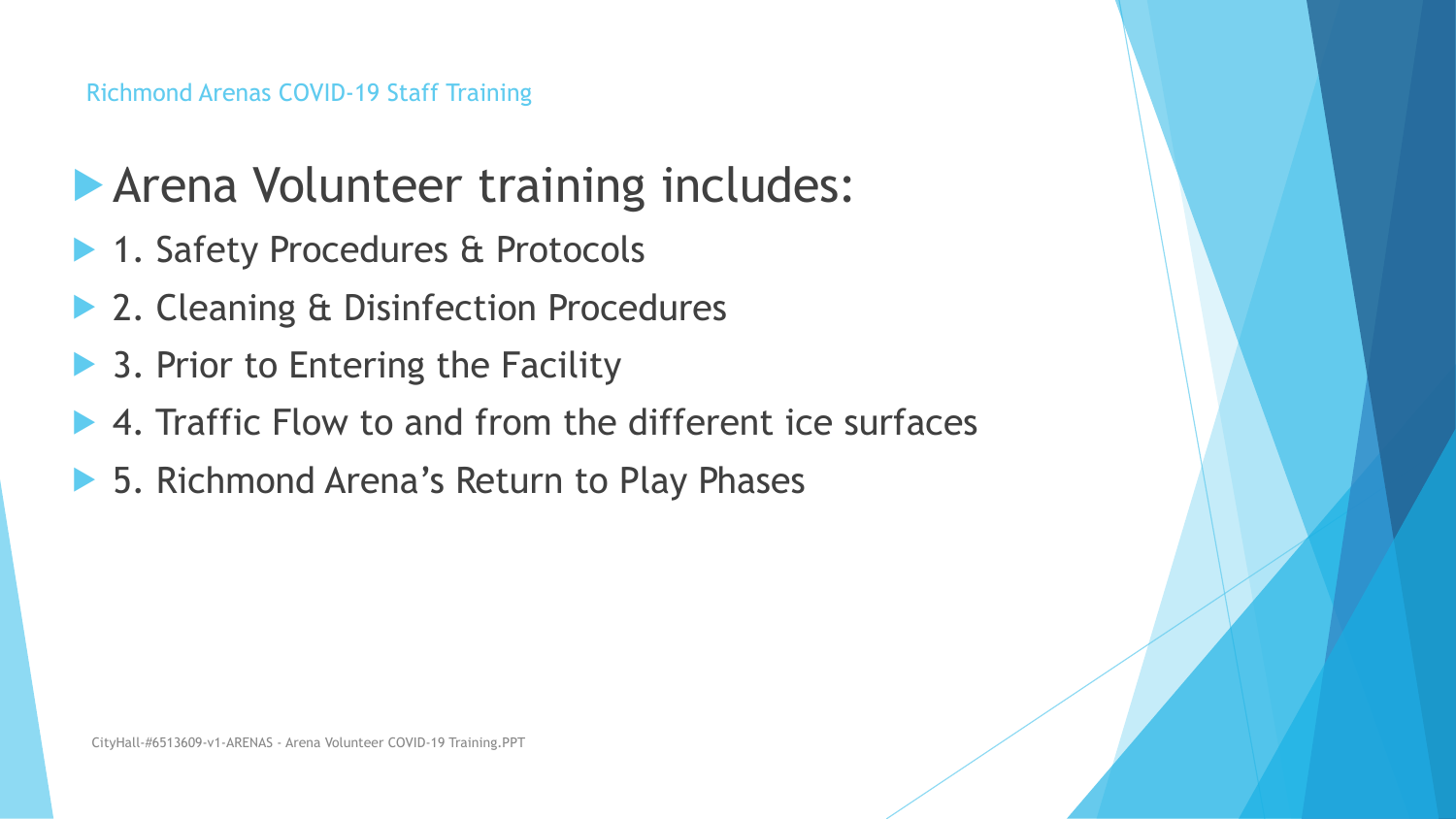# Keeping Everyone Safe

To avoid transmission between facility user and staff, anyone suspected or confirmed to have contracted COVID-19 must stay home.

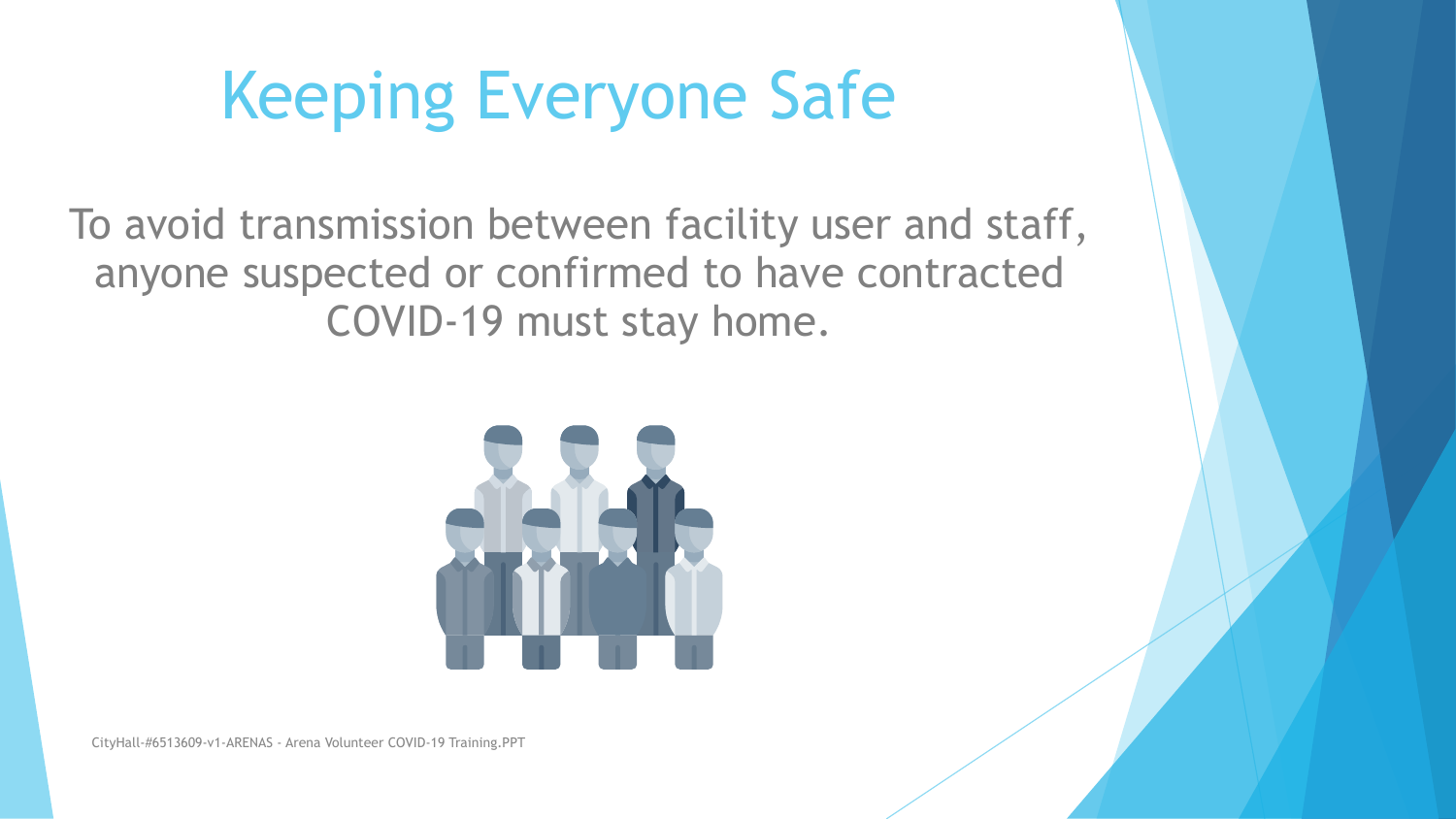# COVID-19 Self-Assessment

All facility users must self-assess symptoms prior to arriving at the facility:

- **1. Do I have any of the following symptoms:** cough, shortness of breath or difficulty breathing?
- **2. Do I have at least two of these symptoms:** fever, chills, repeated shaking with chills, muscle pain, headache, sore throat, new loss of taste or smell?
- **3. Have I returned from a trip outside of the country within the last 2 weeks?**
- **4. Have I been in contact with someone with or suspected with COVID-19**

**\*If answered yes to any question, stay home.**

CityHall-#6513609-v1-ARENAS - Arena Volunteer COVID-19 Training.PPT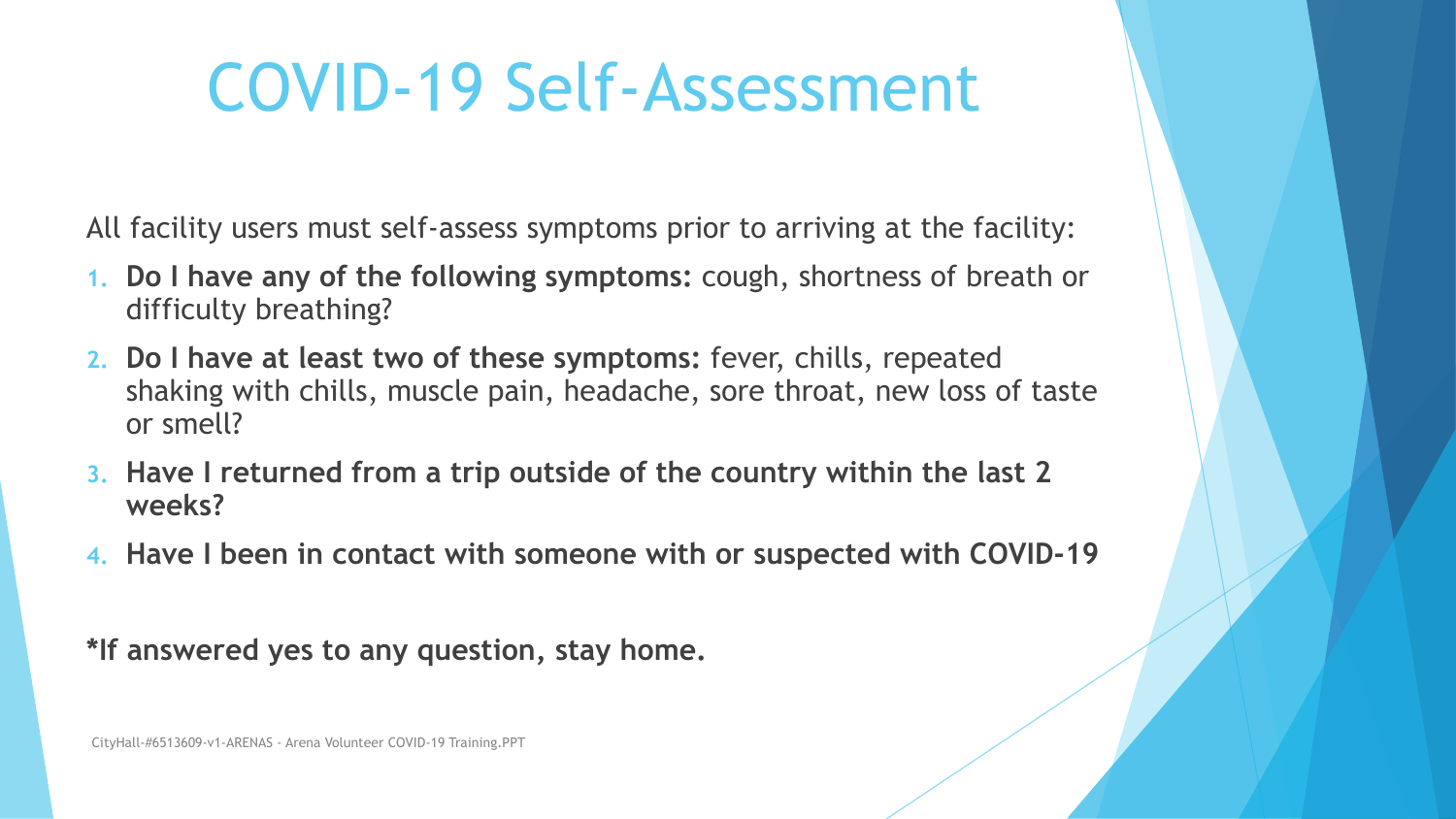# Washing your Hands

**All facility users must wash their hands upon entering the building, and before and after:** 

 $\bigcap$ 

**Eating** 

- Blowing one's nose, coughing or sneezing
- 3. Going to the toilet
- 4. Being in contact with animals or pets
- 5. Using shared equipment
- 6. Providing routine care for anyone needing assistance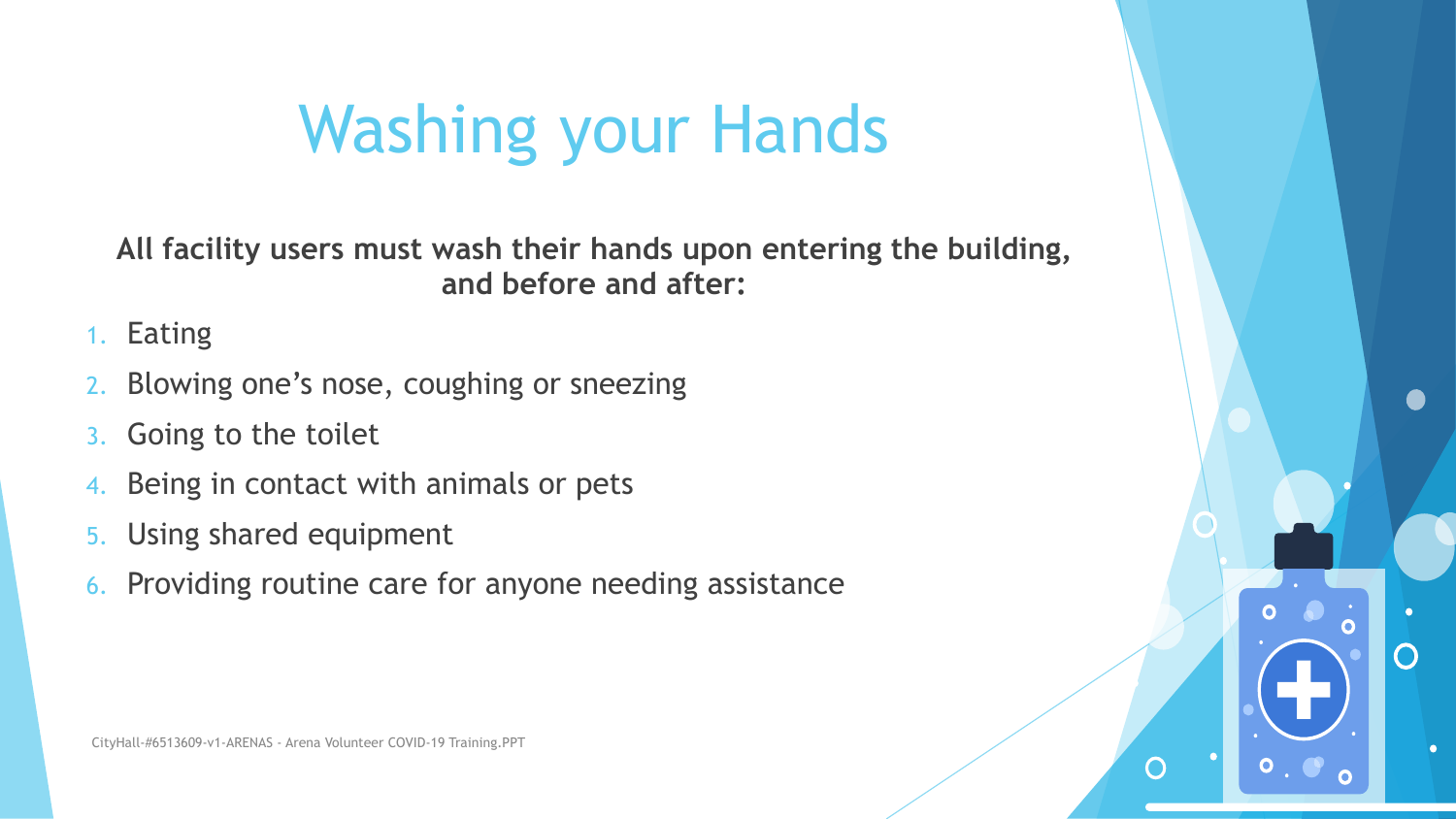### Cleaning & Disinfection Protocols

Based on the BC Centre for Disease Control, BC Recreation and Parks Association, and WorkSafe BC guidelines, the following standards have been developed for Community Services facilities:

- ✓ General cleaning and disinfection of facilities will occur once per day. As per prepandemic cleaning standards, general facility cleaning will be performed throughout the day on an as-needed basis.
- ✓ Cleaning and disinfection of high-touch surfaces will occur twice per day (eg. Door knobs, light switches, cupboard handles, grab bars, hand rails, vending machines) at intervals not exceeding 6 hours. Each facility will have a high touch surface map or chart.
- ✓ Washrooms and change rooms will have an hourly visual inspection, with any issues addressed immediately. They will be cleaned and disinfected at internals not exceeding 6 hours.
- ✓ Items that cannot be easily cleaned or are deemed non-essential will be removed from facilities (e.g. newspapers, furniture).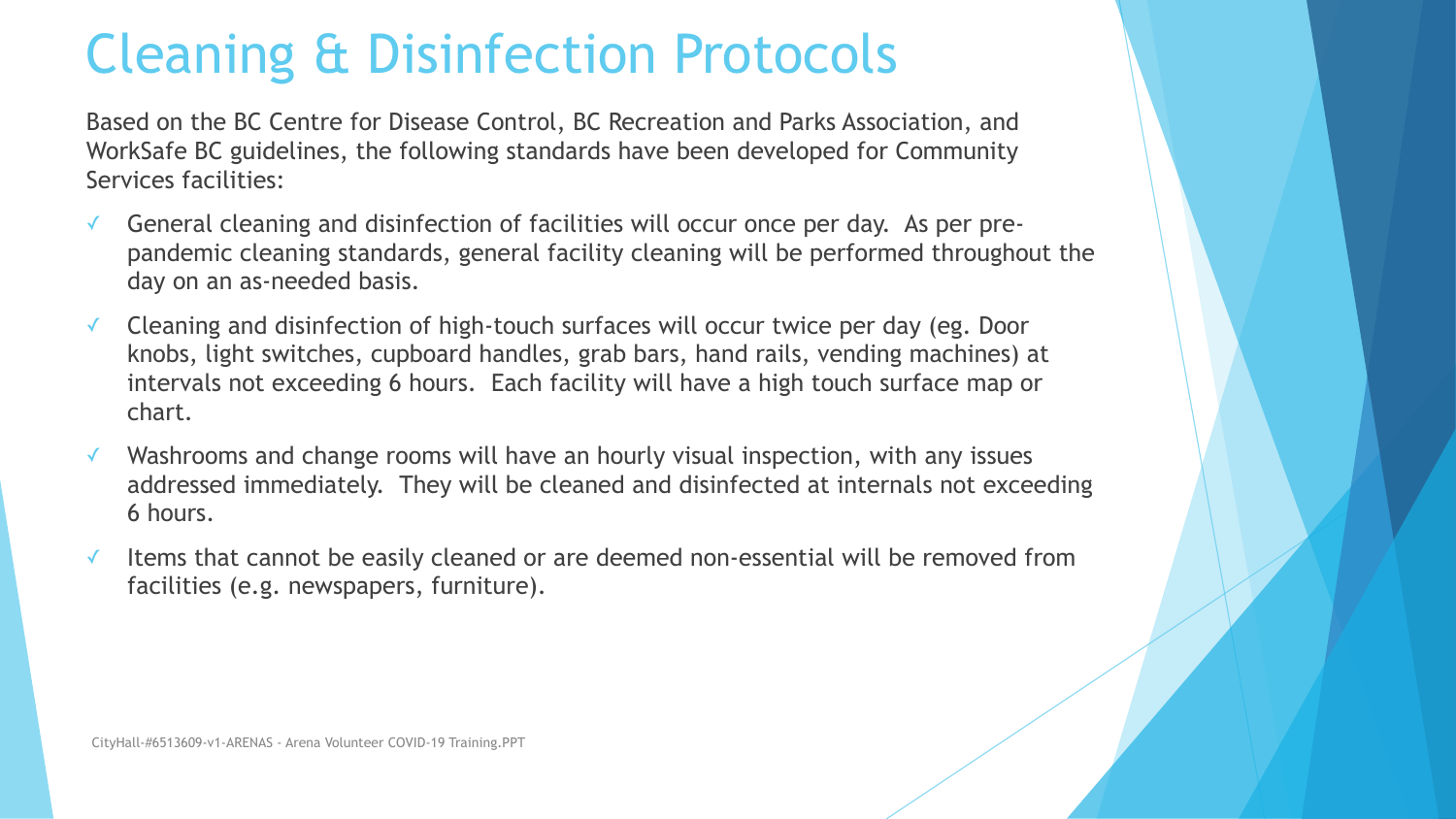### Cleaning & Disinfection Protocols Cont.

#### **Presumptive Cases of COVID-19**

- $\checkmark$  An individual who experiences symptoms of illness while at the facility will be brought to a self-isolation containment area while waiting for transportation to a medical centre or home. At the Richmond Ice Centre it will be the First Aid Room, at Minoru Arena it will be the First Aid Room.
- ✓ Once symptomatic individual has left the facility, all surfaces and areas with which they may have come into contact will be cleaned and disinfected, including the space they were previously working or participating in and the self-isolation room.
- ✓ If the applicable space is occupied, individuals will be moved to another vacant room or workspace until it is thoroughly cleaned and disinfected.

#### **Cleaning and Disinfection Products:**

- ✓ **Cleaning:** Cleaning for the COVID-19 virus is no different that for other common viruses; therefore, pre-pandemic cleaning products are sufficient.
- ✓ **Disinfection:** Only specific brands and disinfection products that are listed on Health's Canada's *List of Hard-Surface Disinfectants for Use Against Coronavirus (COVID-19)* will be used.

binders at each facility will be updated for any new cleaning and/or disinfection products. Cleaning supplies and equipment will be maintained and available at all times, and MSDS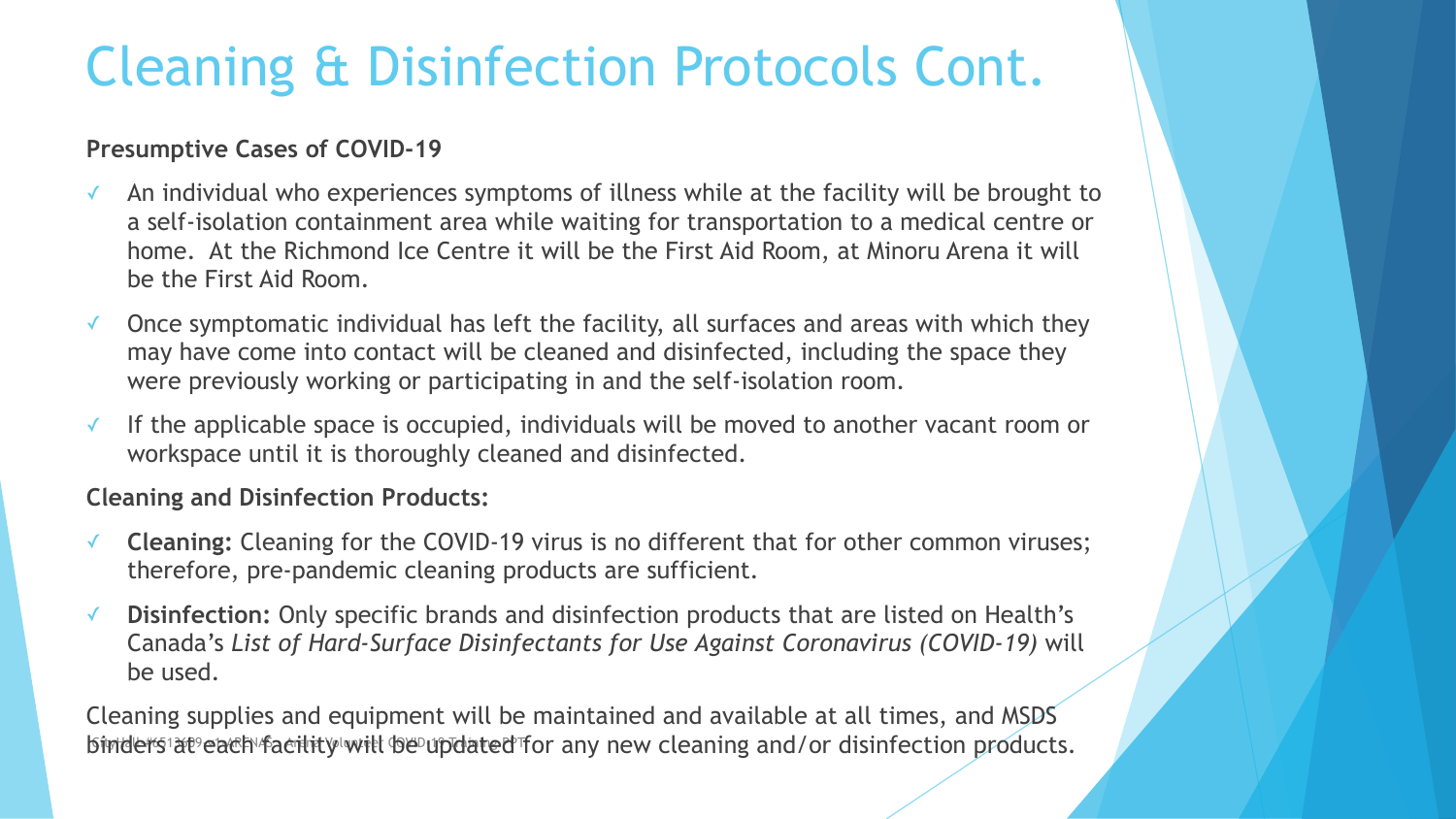## Cleaning & Disinfection Protocols Cont.

#### **Tracking and Documentation**

- ✓ Cleaning and disinfection standards will be available for anyone who attends the site.
- ✓ A tracking form and system will be used to document all cleaning and disinfection activities performed by staff and volunteers.
- ✓ User groups will be asked to use the cleaning supplies located at the south corner of the players bench side prior to and after each of their ice times. You are to disinfect the players bench and the top of the boards where players/skaters keep their water bottles. Staff will also clean this area after every use.
- ✓ All disinfectants that the Arenas will be using are all approved on the Government of Canada website. Arenas will be using Vert2go Saber and Maxim Orderly as disinfectants and using Aqueous Ozone and Maxim Oxygenic for cleaning.
- ✓ Sanitizers will be supplied at each rink entrance as well as in the lobbies and going into spectator areas for when that opens up. The sanitizer will be K-San Kemplus.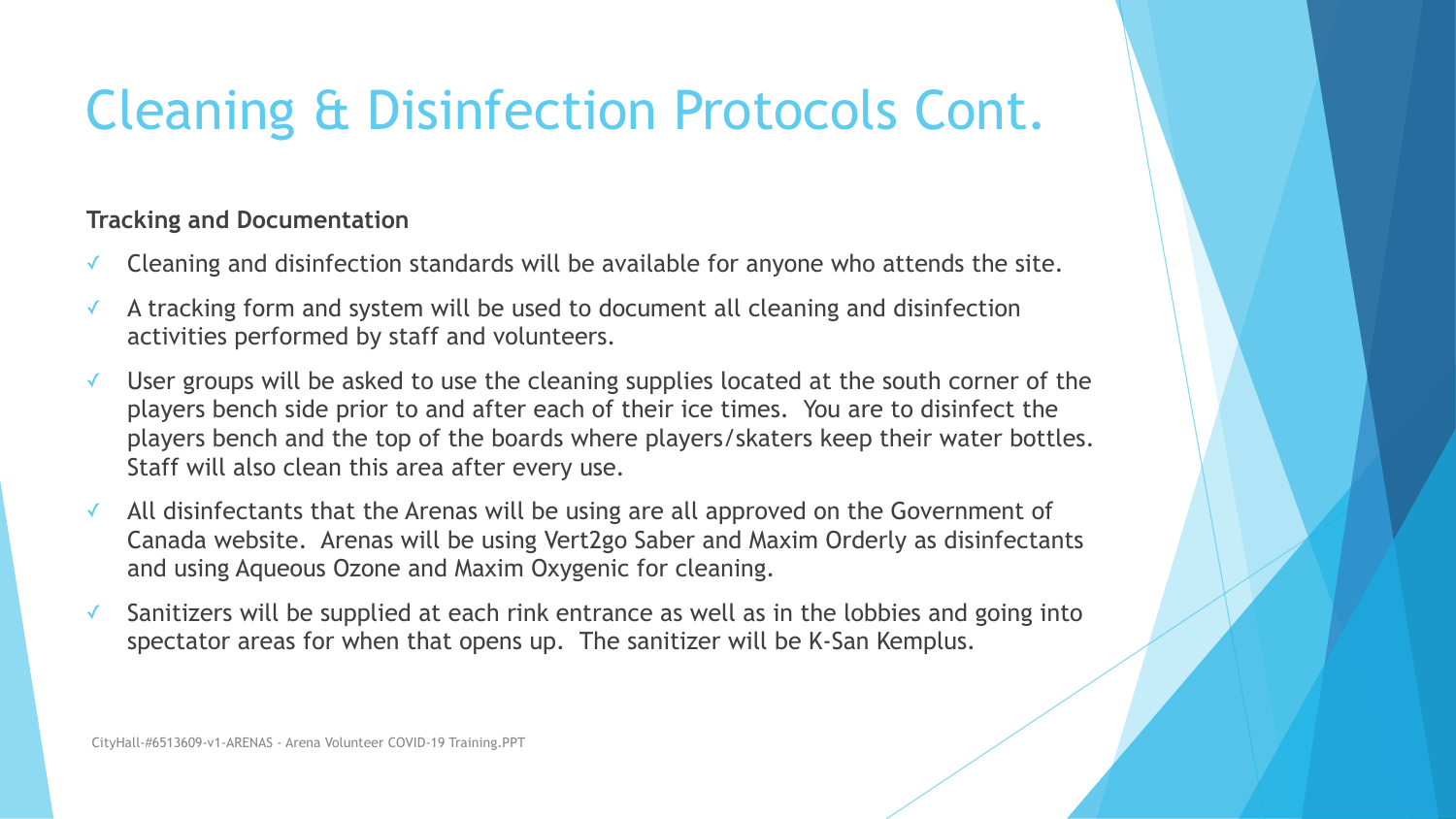## Prior to Entering the Facility

- The main and west entrances to the facility will be locked.
- Group will line up outside of the entrance maintaining physical distancing and wait for staff or club protocol volunteer.
- ✓ Staff or Club Volunteer will greet and screen the group. Screener will need to ask four questions:
	- 1. Do you have any of the following symptoms: cough, shortness of breath or difficulty breathing?
	- 2. Do you have at least two of these symptoms: fever, chills, repeated shaking with chills, muscle pain, headache, sore throat, new loss of taste or smell?
	- 3. Have you returned from a trip outside the country within the last 2 weeks?
	- 4. Have you been in contact with someone with or suspected to have COVID-19?
- $\checkmark$  If anyone answers yes to the above, they will be denied access to the facility.
- ✓ If all the answers are no, staff or Club Volunteer will lead the group into the facility and directly to the ice surface. Everyone entering the facility **must use**  the hand sanitizer station. There will be no access to the dressing rooms so participants will need to arrive dressed. They can put their skates on at the players bench.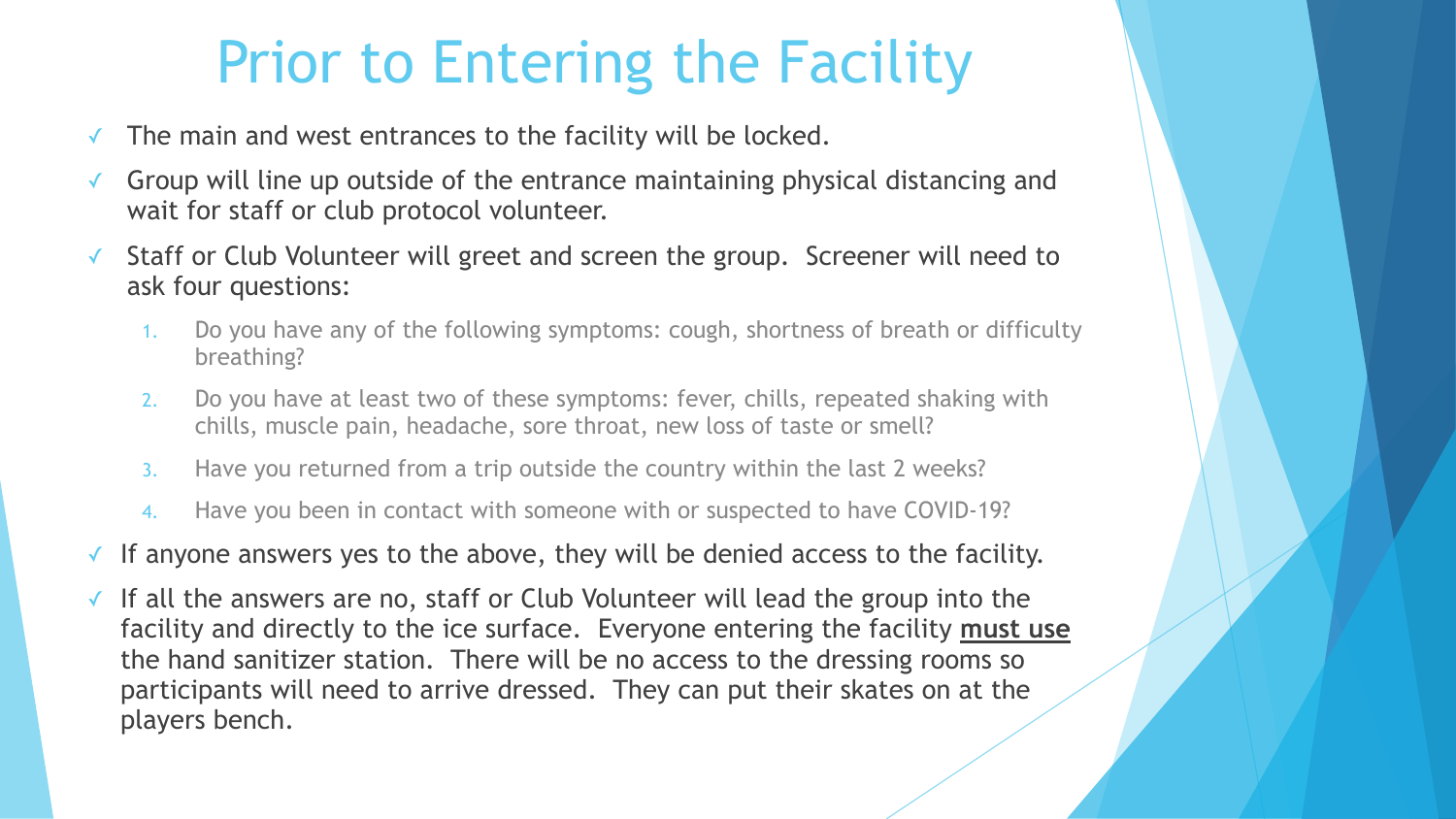## Prior to Entering the Facility Cont.

- ✓ Groups will have to clean the player benches and top of the boards prior to skating and after skating. Supplies will be left on the South corner of the player benches.
- Participants can put their skates on at the players benches and there will be corresponding numbers on the boards for participants to place their water bottle. Water bottles must stay on the number for the duration of the booking to ensure physical distancing.
- ✓ Groups will be given access to the facility 10 minutes prior to booking. They will have 10 minutes after their booking to exit the facility.
- ✓ Starting August 24, the group will consist of 16 skaters including coaches and one contact off the ice. There will be no spectators. This will likely change once we move through our Return to Play phases for the Arenas.
- ✓ After group has used the hand sanitizer and been lead to the ice surface, staff/arena volunteer will go back to the entrance and repeat with the next group. Ice times will be staggered to avoid multiple groups waiting at the entrance.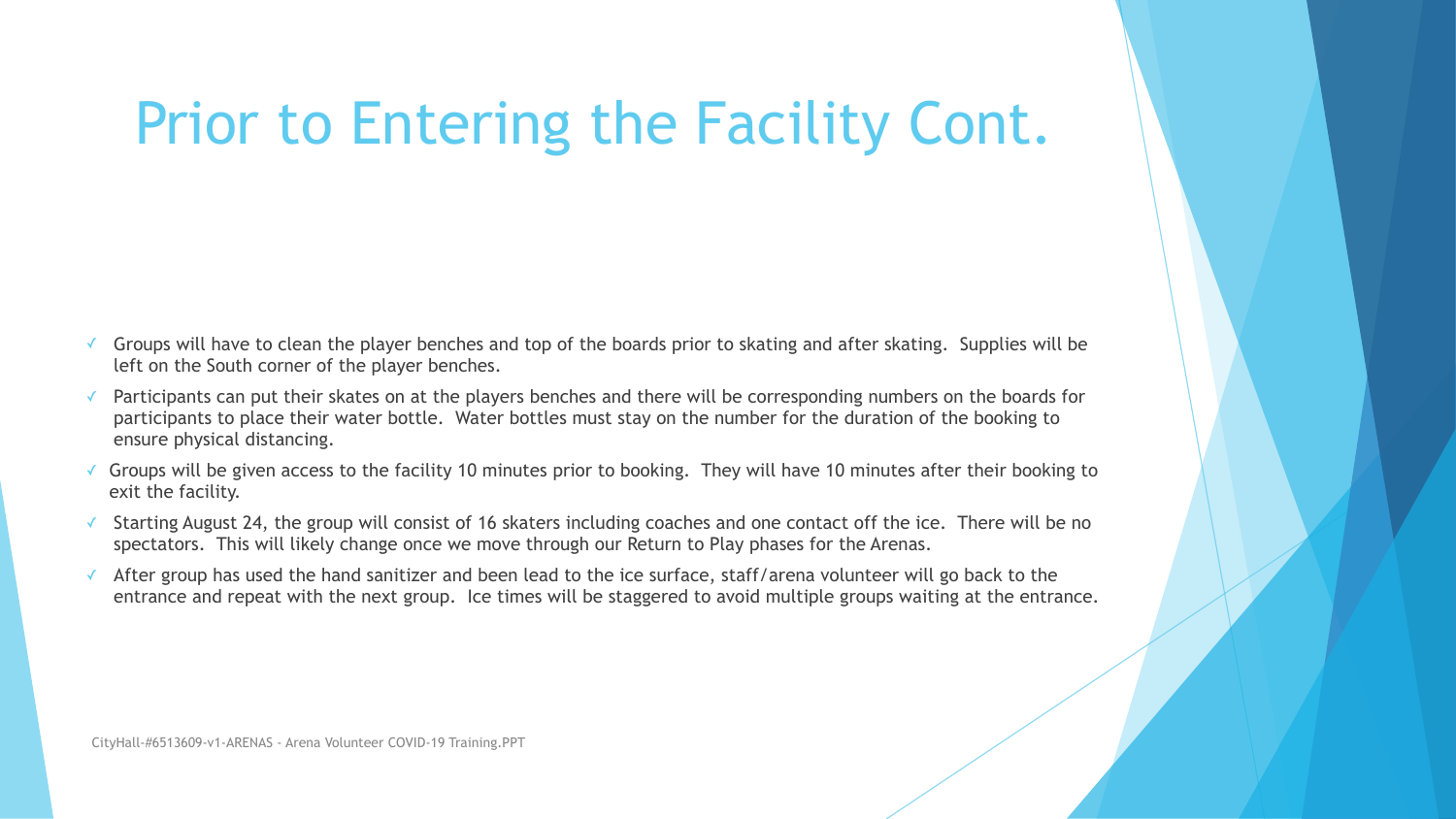## Prior to Entering the Facility Cont.

- ✓ Ice times will start with a 30 minute gap between user groups.
- ✓ Each group must have a COVID Coordinator.
- ✓ Public washrooms will be open for participants to use physically distanced.
- ✓ Water fountains will be turned off so bring your own water from home.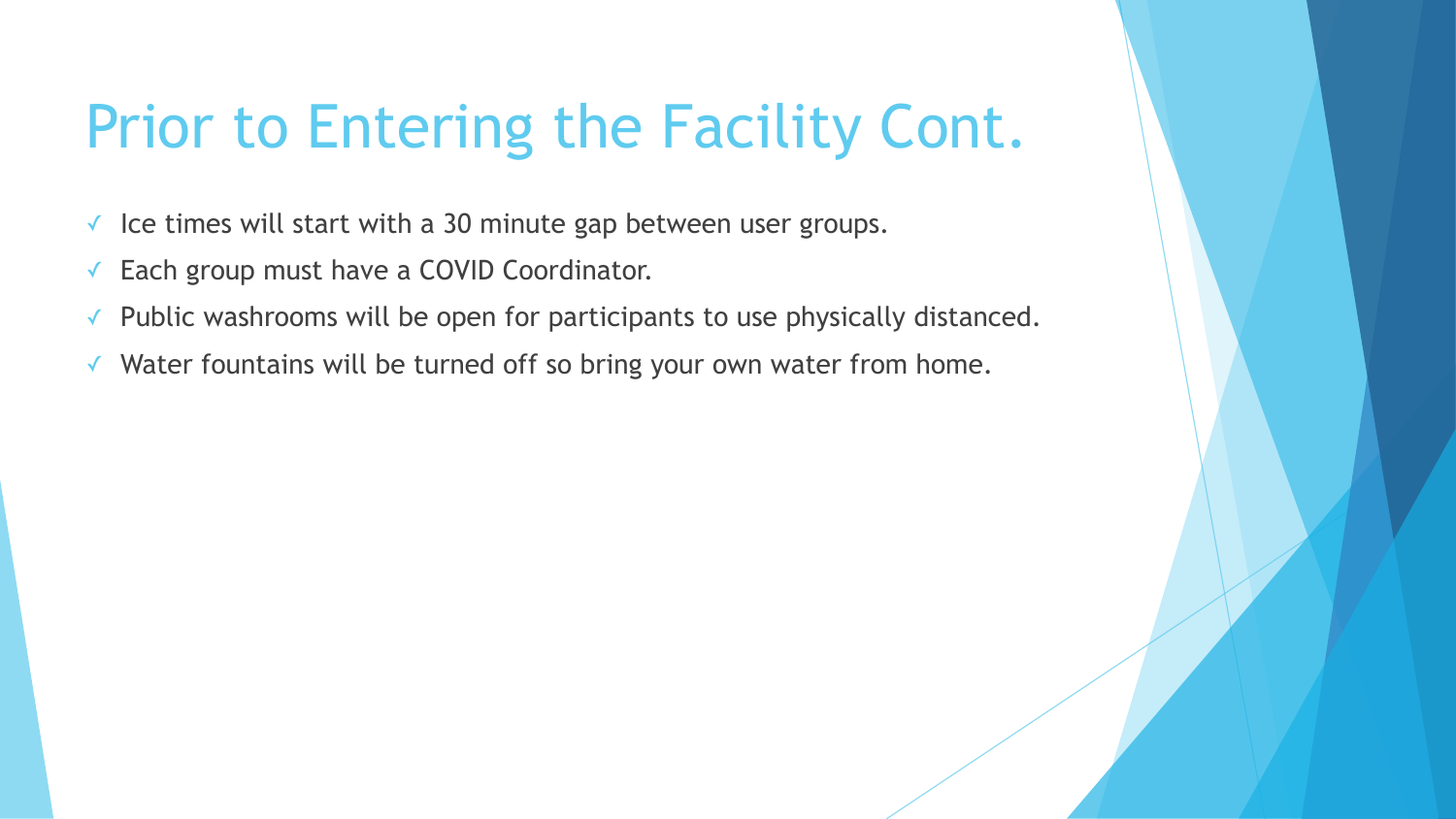# Sample Signage

 $\mathbf{t}_\perp$ 

r.

### Help prevent the spread of COVID-19

A.





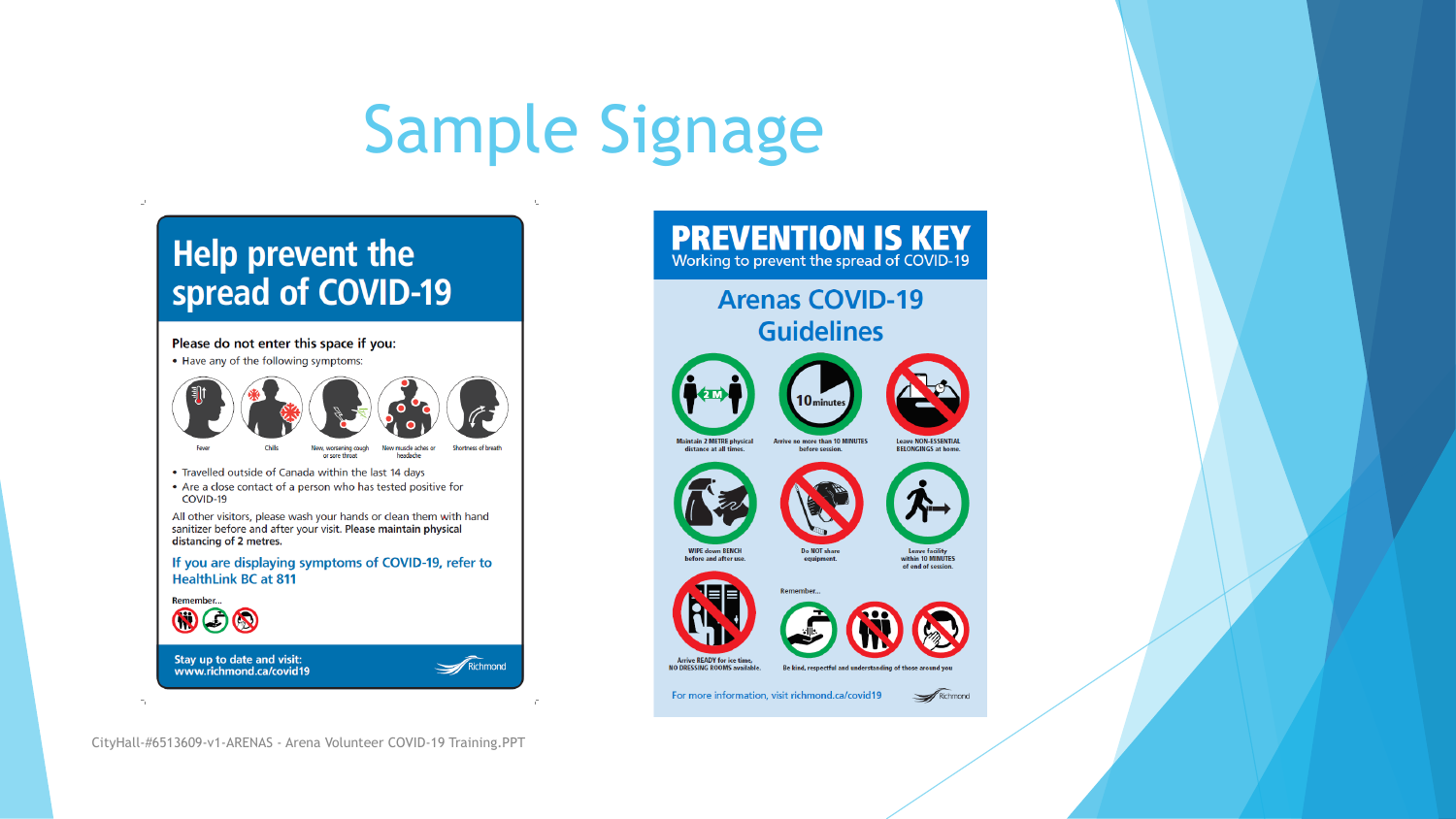## Traffic Flow – Forum/Gardens Rinks



- ✓ Groups booked on the Forum or Gardens rink will line up and enter through the main entrance.
- Once they enter the facility, groups will be lead down the hallway.
- Groups on the Forum will enter the rink from the small hallway across from the Forum dressing rooms.
- Groups on the Gardens will enter the rink from the small hallway across from the Gardens dressing rooms.
- $\checkmark$  All groups will exit the facility through the doors at the end of the hallway by Gardens dressing room 4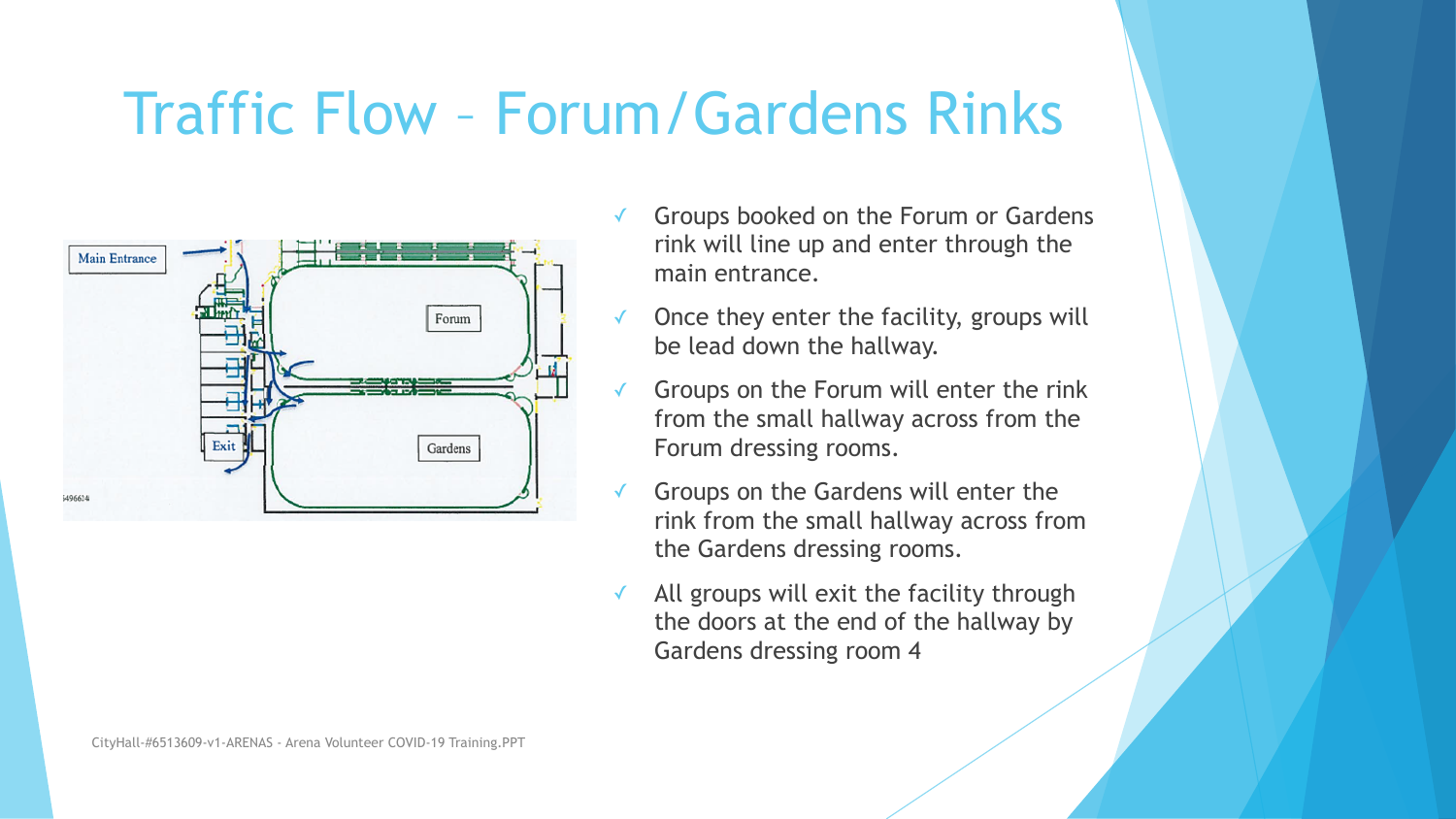## Traffic Flow – Coliseum/Pond Rinks



- ✓ Groups booked on the Coliseum or Pond rink will line up and enter through the main entrance.
- Once they enter the facility, groups will be lead down the hallway.
- Groups on the Coliseum will enter the rink from the small hallway across from the Coliseum dressing rooms.
- ✓ Groups on the Pond will enter the rink from the small hallway across from the Pond dressing rooms.
- $\checkmark$  All groups will exit the facility through the center exit across from the lower boardroom.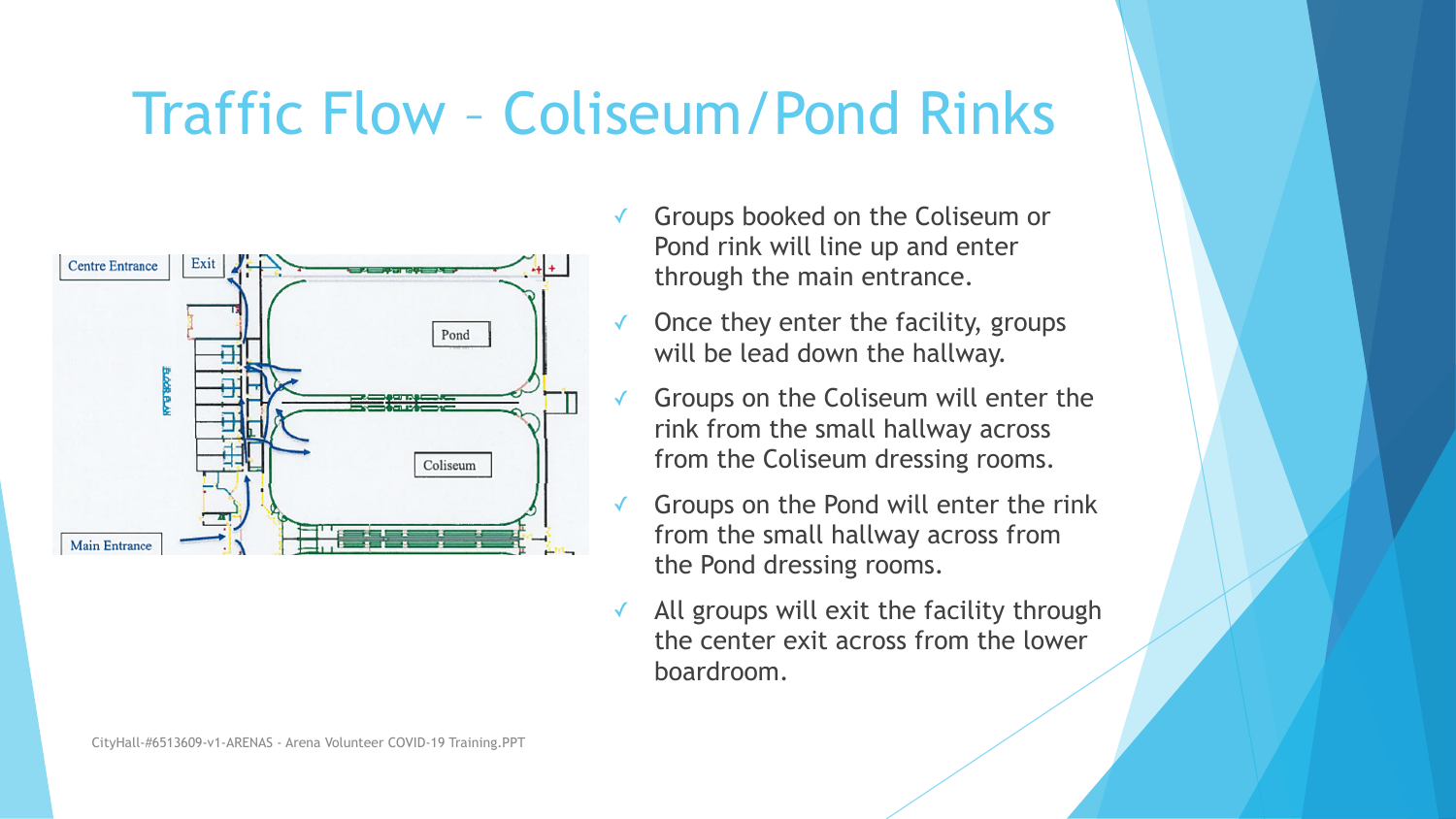## Traffic Flow – Garage Rink



- ✓ Groups booked on the Garage rink will line up and enter through the west entrance (outside the Garage & Igloo rinks).
- Once they enter the facility, groups turn right and lead down the hallway.
- Groups on the Garage will enter the rink from the small hallway across from the Garage dressing rooms.
- Groups will exit the facility through the center exit across from the lower boardroom.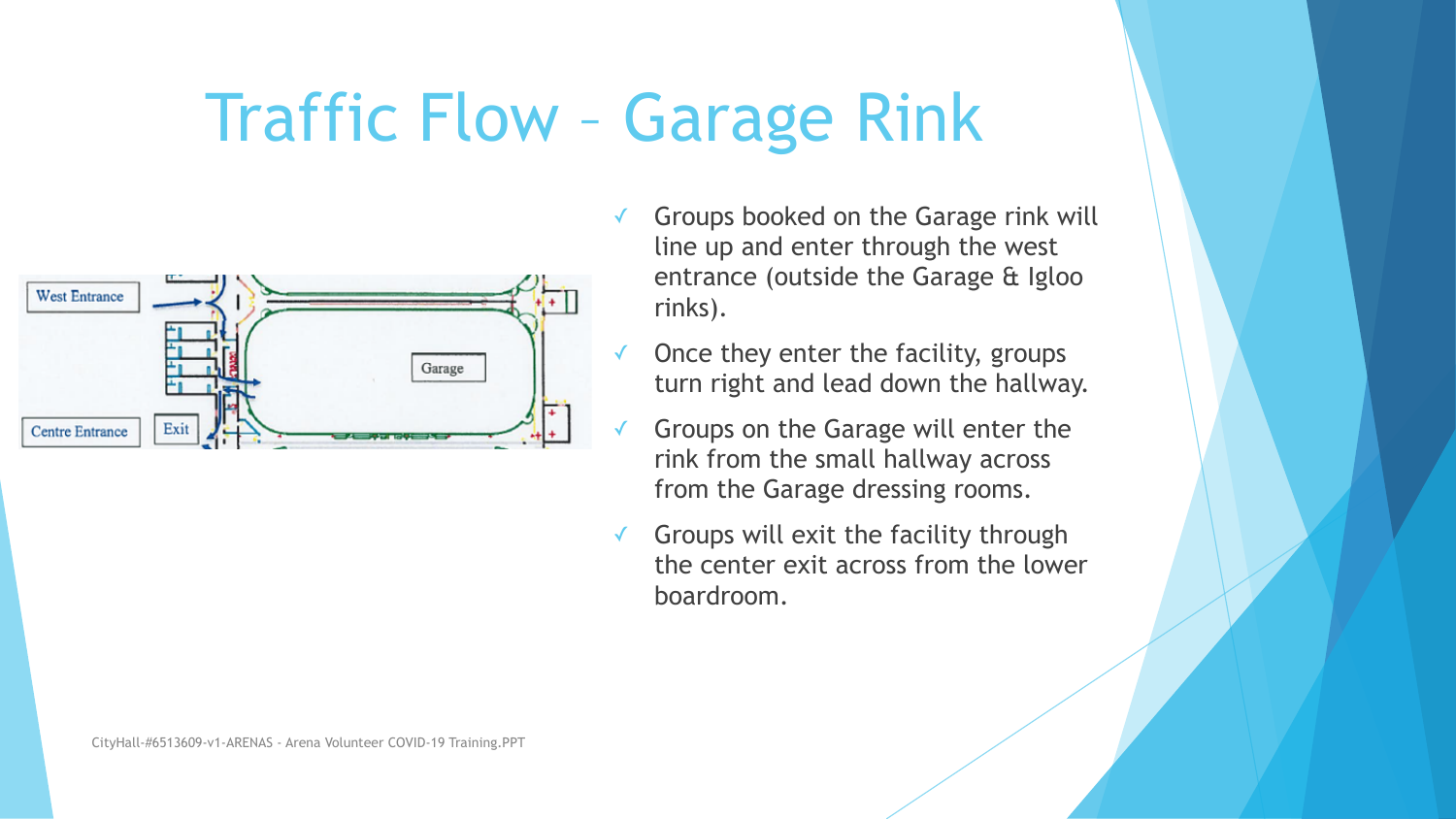## Traffic Flow – Igloo Rink



- Groups booked on the Igloo rink will line up and enter through the west entrance (outside the Garage & Igloo rinks).
- Once they enter the facility, groups turn left and lead down the hallway.
- Groups on the Igloo will enter the rink from the small hallway across from the Igloo dressing rooms.
- Groups will exit the facility through the doors at the end of the hallway by Igloo dressing room 4.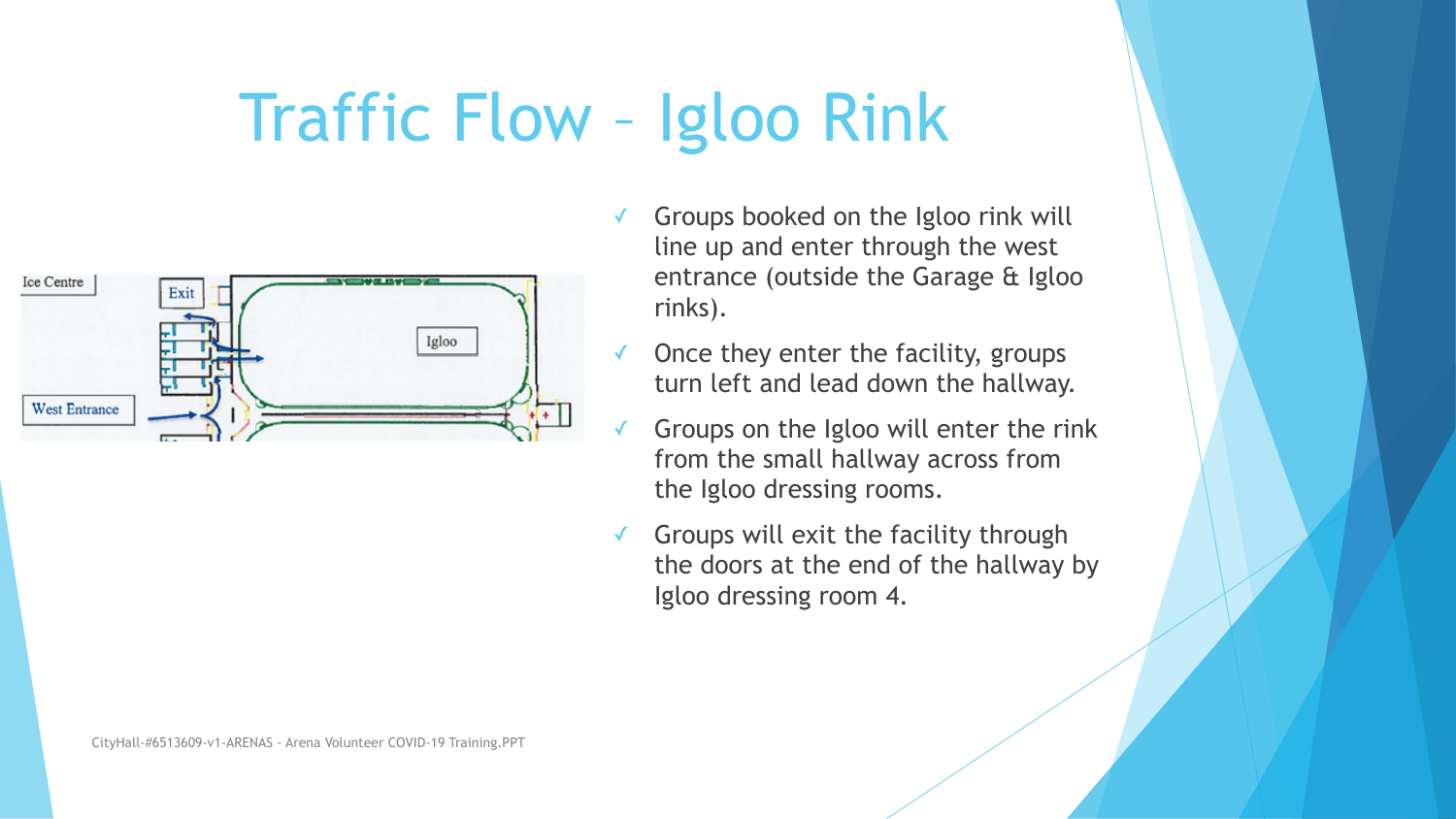### Arenas Return to Play Phases

#### **August 24**

✓ Richmond Ice Centre – Forum & Gardens

#### **August 31**

✓ Richmond Ice Centre – Igloo, Garage, Pond & Coliseum\*\*

#### **TBA**

✓ Minoru Arenas\*\*

\*\*Amount of rinks opened on August 31 and at Minoru Arenas is based on community health, adherence to protocols and demand